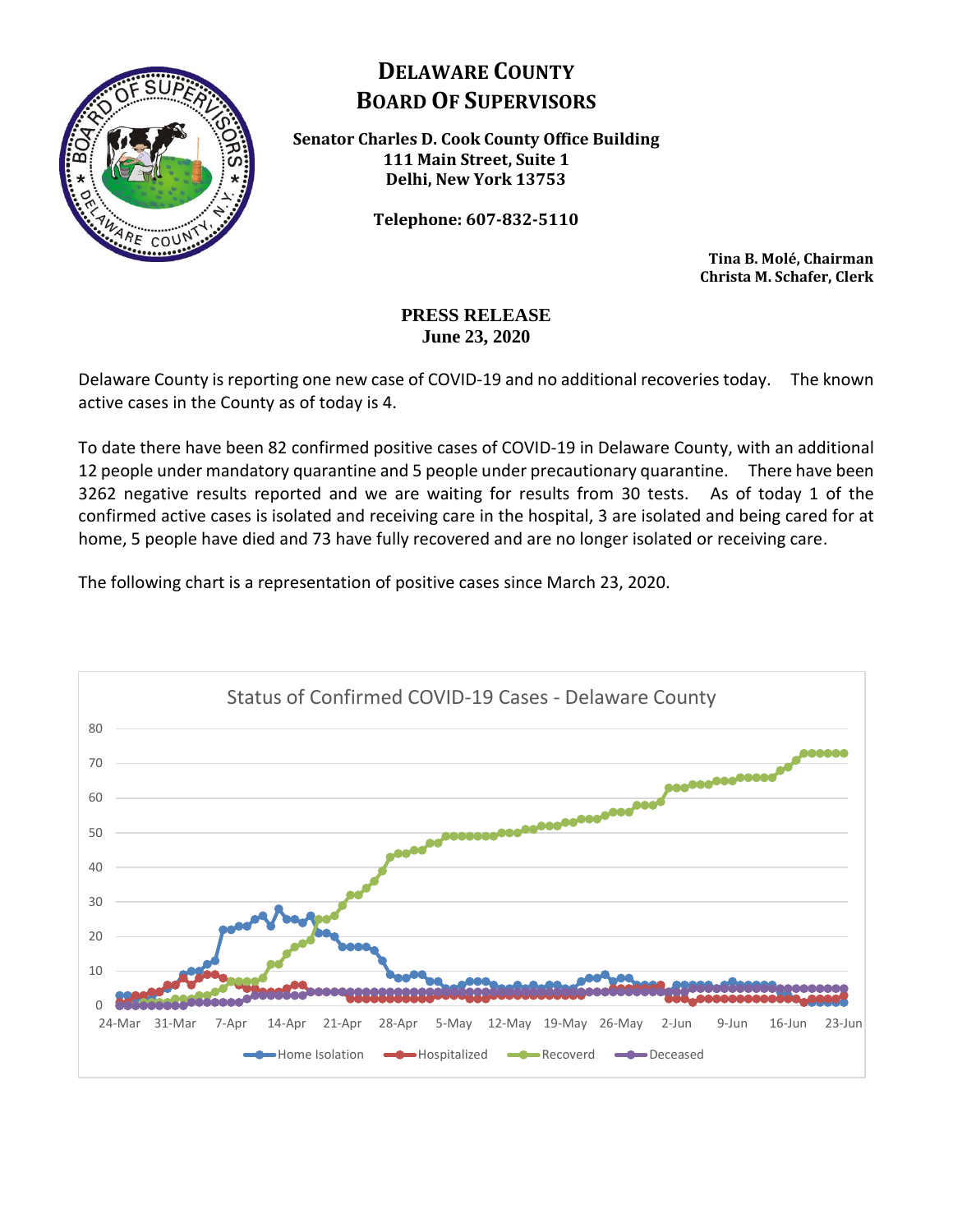The following chart represents the number of cases since the beginning of phase 1 on May 15, 2020. The numbers have remained fairly consistent with confirmed cases and recoveries rising slowly, keeping the number of active cases and deaths fairly consistent from day to day.

As we continue to progress through the phases of reopening we are encouraging everyone to continue to socially distance yourselves and practice good hand washing, especially while in public spaces. These have proven to keep the number of active cases low, reducing the potential for a wide spread outbreak in the County. Phase 4 will allow for businesses and activities that will likely encourage gatherings. Please respect the requirements business owners have put into place to keep themselves and their customers safe as they reopen. Many of these requirements are mandated by the state and noncompliance could lead to a business being shut back down. It is imperative we work together to get the local economy going again.



Delaware County remains vigilant in testing residents with 3396 people tested to date. Currently 7.54% of the total population has been tested with test results being reported every day. It is important to understand that there have been 5920 tests performed which is being tracked by the regional control room. The numbers are different because the tests performed includes 2624 tests that have been completed on people that have already been tested at least one other time. These include those individuals that may need a negative test result as proof to return to work, essential workers that have had multiple potential exposures or even a person that is going into the hospital for an unrelated procedure and is tested as a precautionary measure. The following chart represents the total number of new daily tests on residents that have been done since March 26, 2020. It is not reflective of the total number of tests performed. We are working closely with the rest of the region to continue aggressive testing of residents so we can track cases as soon as possible and keep everyone safe as we are reopening the economy.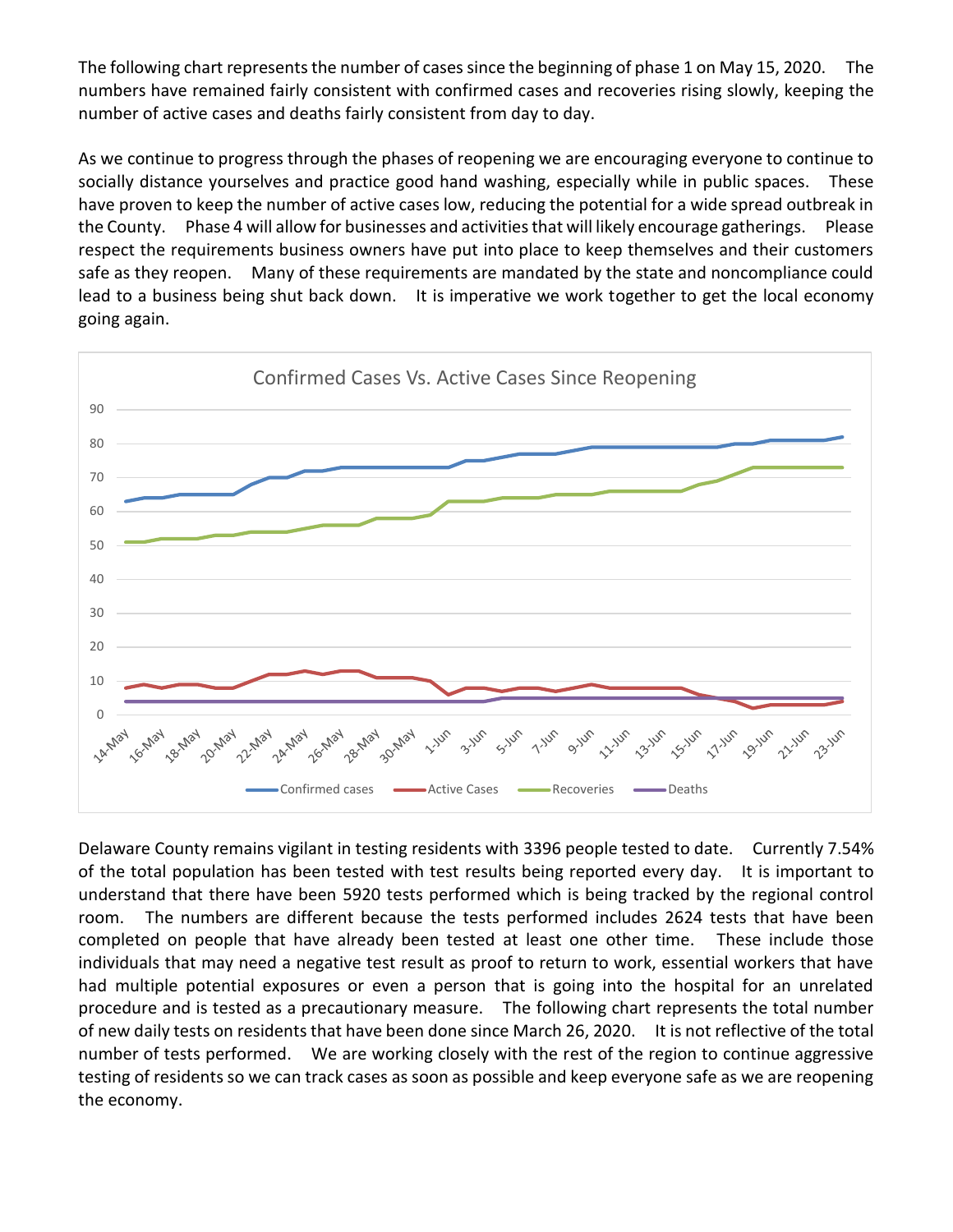

Another important measure that we need to be conscious of are the residents that have been placed under mandatory or precautionary quarantine.

A person that is placed under **Mandatory Quarantine** has been in close contact (6 feet or less separation) with someone who has tested positive, whether or not they are displaying symptoms for COVID-19.

A person under **Mandatory Isolation** has tested positive for COVID-19, whether or not displaying symptoms for COVID-19.

A person placed under **Precautionary Quarantine** is known to have had a proximate exposure to a positive person but has not had direct contact with a positive person and is not displaying symptoms.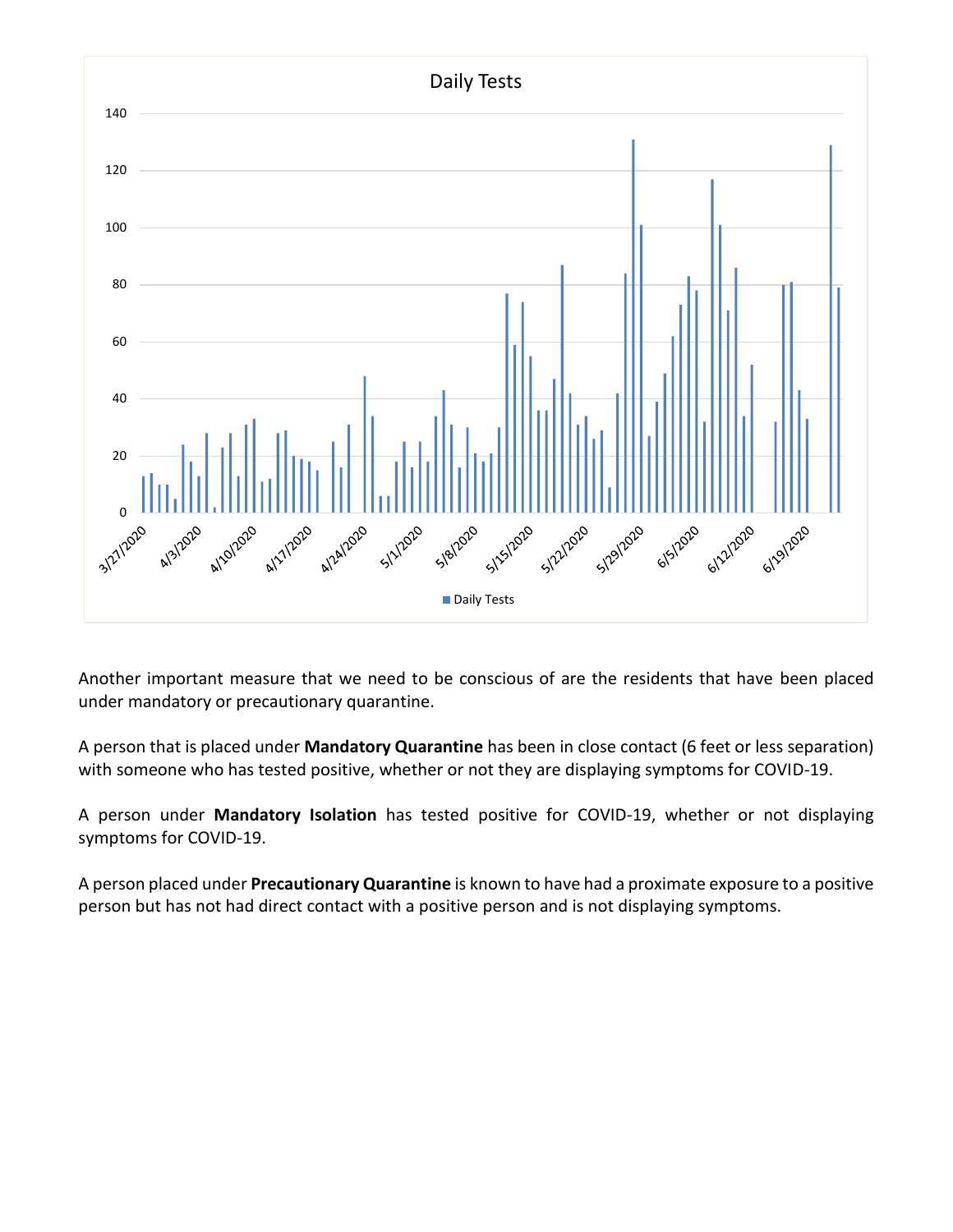

The flowing chart shows the number of residents quarantined and isolated.

The following pie chart illustrates the amount of testing and the results reported:



The following chart represents the total number of confirmed cases in Delaware County in relationship to the number of those cases that have been discharged from care, deceased and active cases of the disease. The number of known active cases as of today is 4 and the number discharged is 73 while the number deceased remains 5.